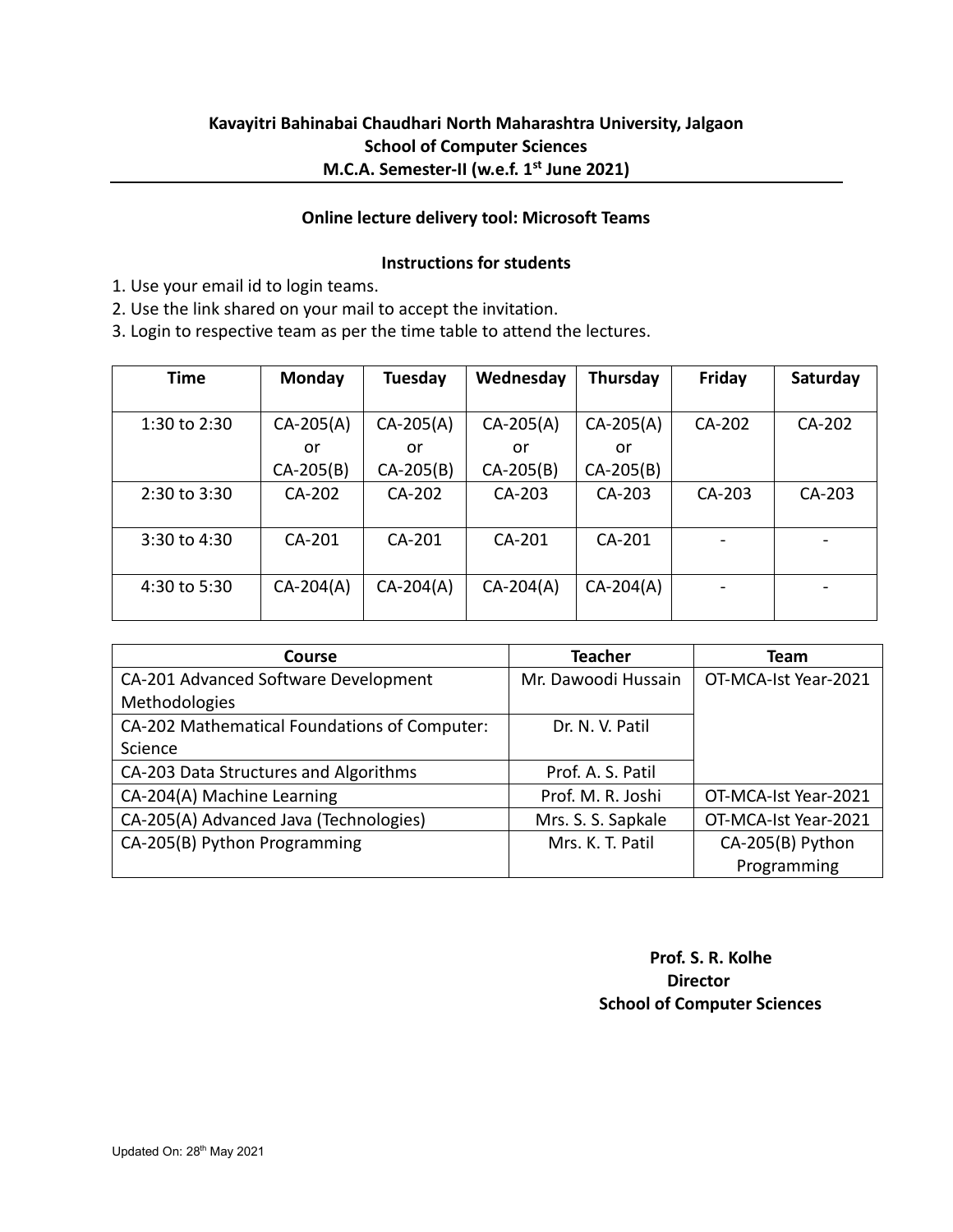# **Kavayitri Bahinabai Chaudhari North Maharashtra University, Jalgaon School of Computer Sciences M.Sc. (CS) Semester-II (w.e.f. 1 st June 2021)**

### **Online lecture delivery tool: Microsoft Teams**

#### **Instructions for students**

- 1. Use your email id to login teams.
- 2. Use the link shared on your mail to accept the invitation.

3. Login to respective team as per the time table to attend the lectures.

| Time           | Monday   | <b>Tuesday</b> | Wednesday | Thursday | Friday   | Saturday |
|----------------|----------|----------------|-----------|----------|----------|----------|
|                |          |                |           |          |          |          |
| 9:30 to 10:30  |          |                | $CS-204$  | $CS-204$ |          |          |
|                |          |                |           |          |          |          |
| 10:30 to 11:30 | $CS-201$ | $CS-201$       | $CS-204$  | $CS-204$ | $CS-203$ | $CS-203$ |
| 11:30 to 12:30 | $CS-201$ | $CS-201$       | $CS-205$  | CS-205   | $CS-203$ | $CS-203$ |
| 12:30 to 01:30 | $CS-202$ | $CS-202$       | $CS-202$  | CS-202   | $CS-205$ | $CS-205$ |

| Course                                      | <b>Teacher</b>     | <b>Team</b>        |
|---------------------------------------------|--------------------|--------------------|
| <b>CS-201 Compiler Construction</b>         | Prof. B. V. Pawar  |                    |
| CS-202 Mathematical Foundations of Computer | Dr. M. S. Deshmukh | OT-MSCCS-Ist Year- |
| Science                                     |                    | 2021               |
| CS-203 Artificial Intelligence              | Prof. S. R. Kolhe  |                    |
| CS-204 Design and Analysis of Algorithms    | Dr. M. P. Patil    |                    |
| CS-205 Python Programming                   | Mrs. K. T. Patil   |                    |

 **Prof. S. R. Kolhe** *Director* **Director School of Computer Sciences**